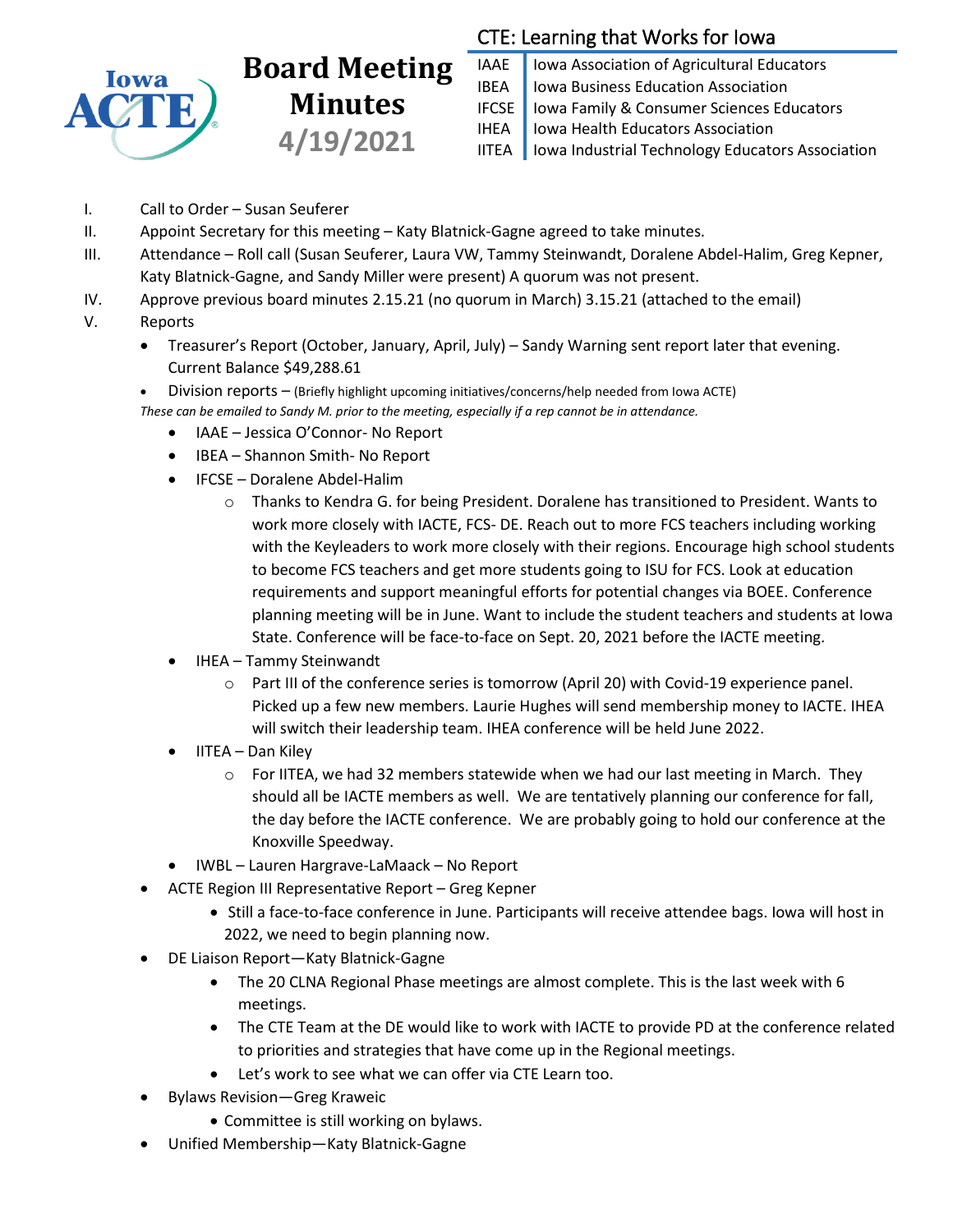- Do we vote at the Delegates meeting? We need to get the materials from ACTE and work on marketing to the Divisions. Could we hold a Zoom, short video pitch, etc. Recommend to all IACTE Divisions to talk with their membership. Sandy will look into the ACTE marketing pieces.
- CTE Month Report Laura
	- There were a few students that participated the first week, none the 3<sup>rd</sup> week and none the 4<sup>th</sup> week. More work will need to be done next year.
- Executive Director Report Sandy Miller

#### **Member Value and Engagement**

• Bylaws committee is working to update Bylaws and Policies.

#### **Professional & Leadership Development**

- Region III Conference, MN, June 16 18
- Iowa ACTE Conference, Sept 21, 2021 Need to secure Keynote and form planning committee

#### **Advocacy and Awareness**

• School Administrators of Iowa Conference August 4, 8:00 – 3:30, Community Choice Credit Union & Convention Center Des Moines – Will take volunteer teachers who will bring students to showcase CTE learning. Contact Sandy Miller with names of volunteers.

#### **Strategic Partnerships**

- Virtual National and Iowa Work-Based Learning Conference April 29-30, 2021
- Continue to attend NEDA (National Executive Directors Association) bi-monthly meetings via Zoom

#### **Innovation**

- Unification –The Board needs to decide future action.
- CTE Learn
	- o How does the Board want to best utilize CTE Learn resources?
	- $\circ$  CareerPrepped Free login for educators to use. This platform helps students build, prove and showcase essential workplace skills.

### **Membership Report: Paid memberships during the 2020-2021 year**

435 Affiliated & Associate Members paid by 3.15.2021

+ 8 to ACTE

#### **443 TOTAL Affiliated & Associate Members paid this fiscal year by 4.19.2021**

#### **9 Student Members (Free)**

• Membership Report – Sandy Miller

#### VI. Unfinished Business:

VII. New Business:

Program of Work:

- Member Value and Engagement
	- State Award Nominations from each Division due 9/1/21
	- David Bunting CTE Teacher Preparation Scholarship due 9/1/21
	- Iowa Award Merit Nominees due 6/1/2021 (2 nominees)
- Professional and Leadership Development
	- Region III Conference -Minnesota 2021/Iowa 2022– Greg
		- Board Members Attending? Policies state: *President, First Vice President, Second Vice President. If one of these three is unable to attend, the Past-President shall be eligible for reimbursement.*
		- Save the Date Flyer June 15-17, 2022, Embassy Suites, DM (hosted by Iowa ACTE)
	- Iowa ACTE Conference, Sept 21, 2021 Greg Krawiec/Sandy M
		- Committee—Greg Krawiec, Doralene Abdel-Halim, Greg Kepner, Laura VW, Susan Seuferer